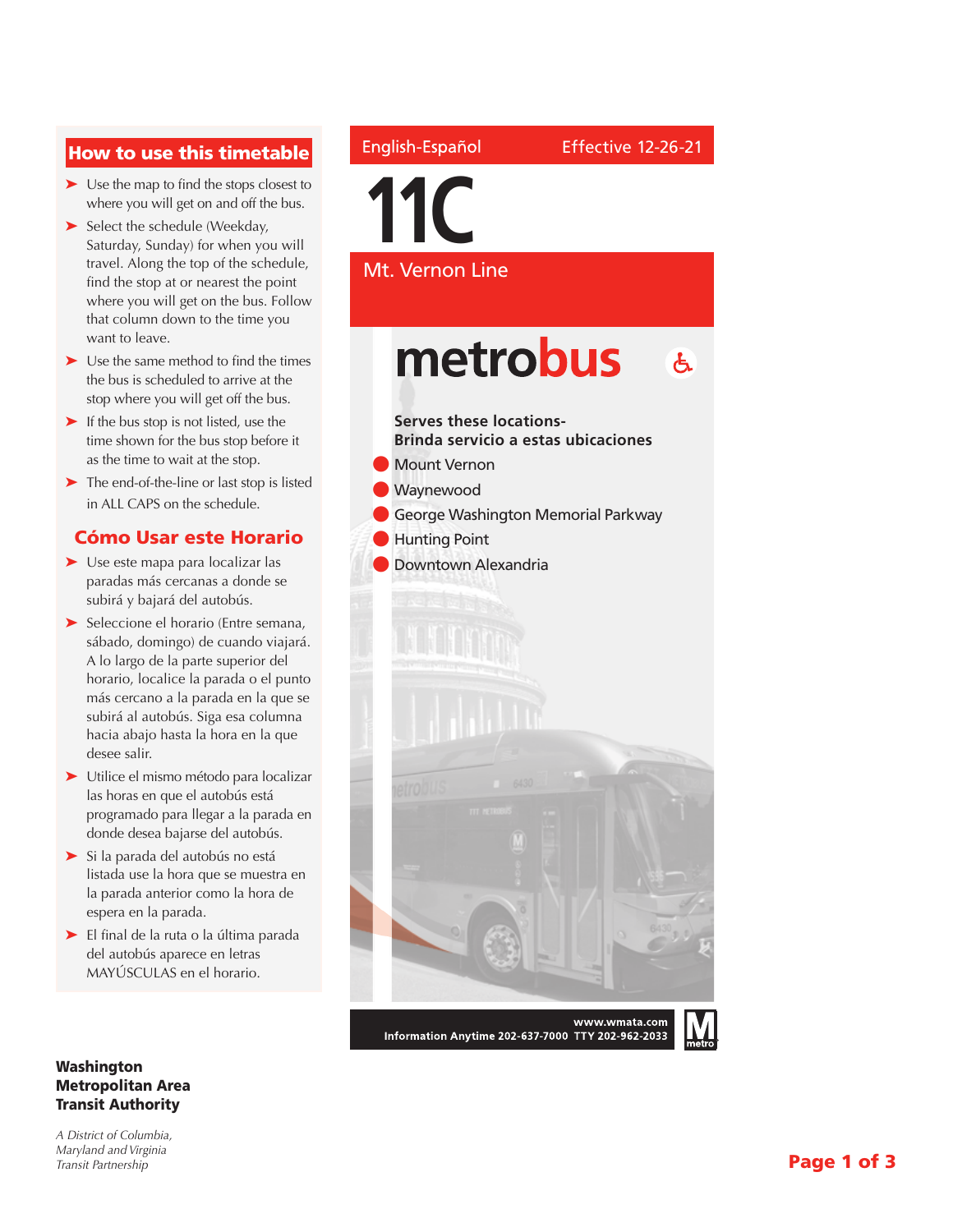# **11C** Mt. Vernon Line

### **Effective Sunday, December 26, 2021 A partir del domingo, 26 de diciembre de 2021**